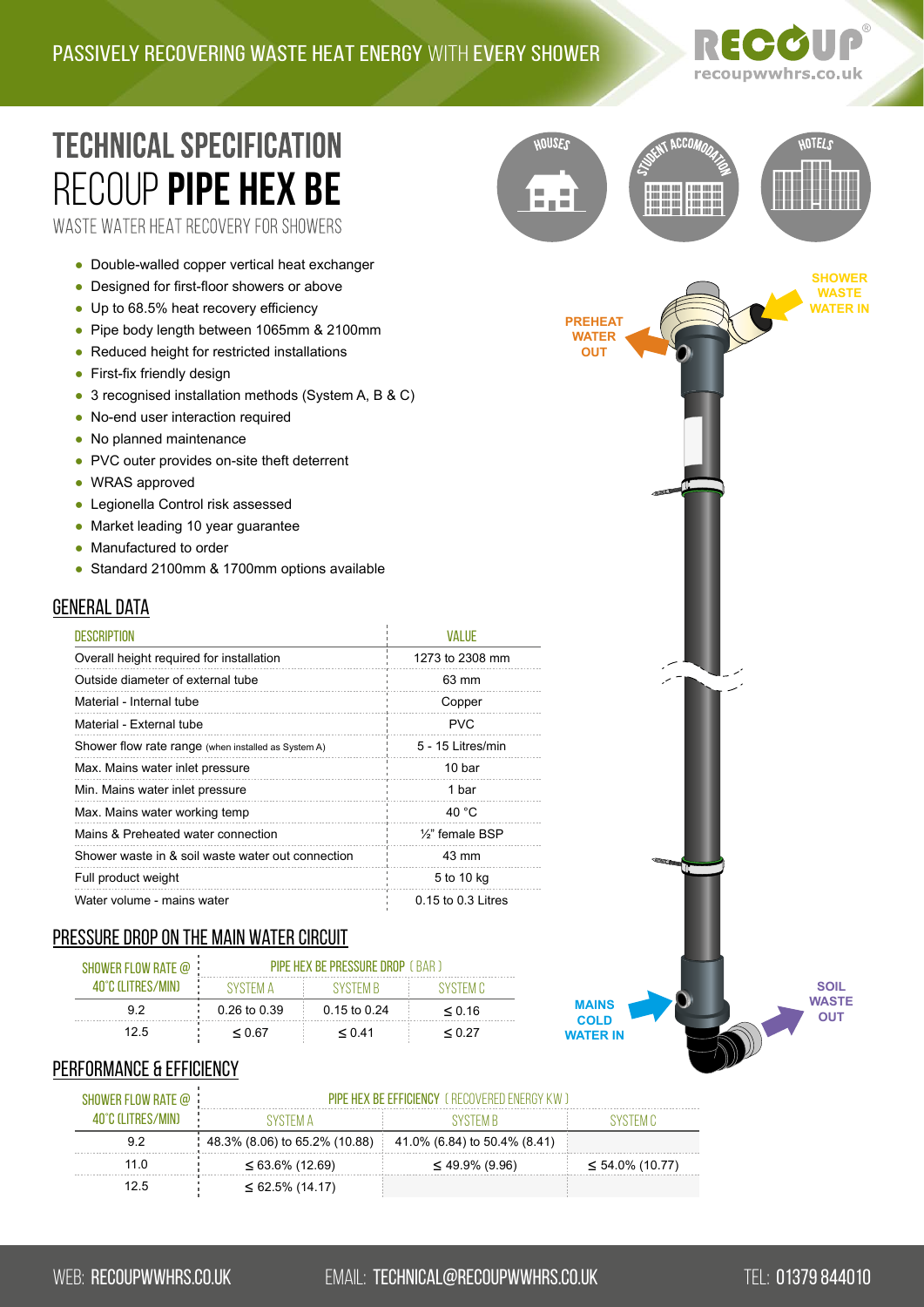# **TECHNICAL SPECIFICATION** RECOUP PIPE HEX BE



# DRAWINGS & DIAGRAMS